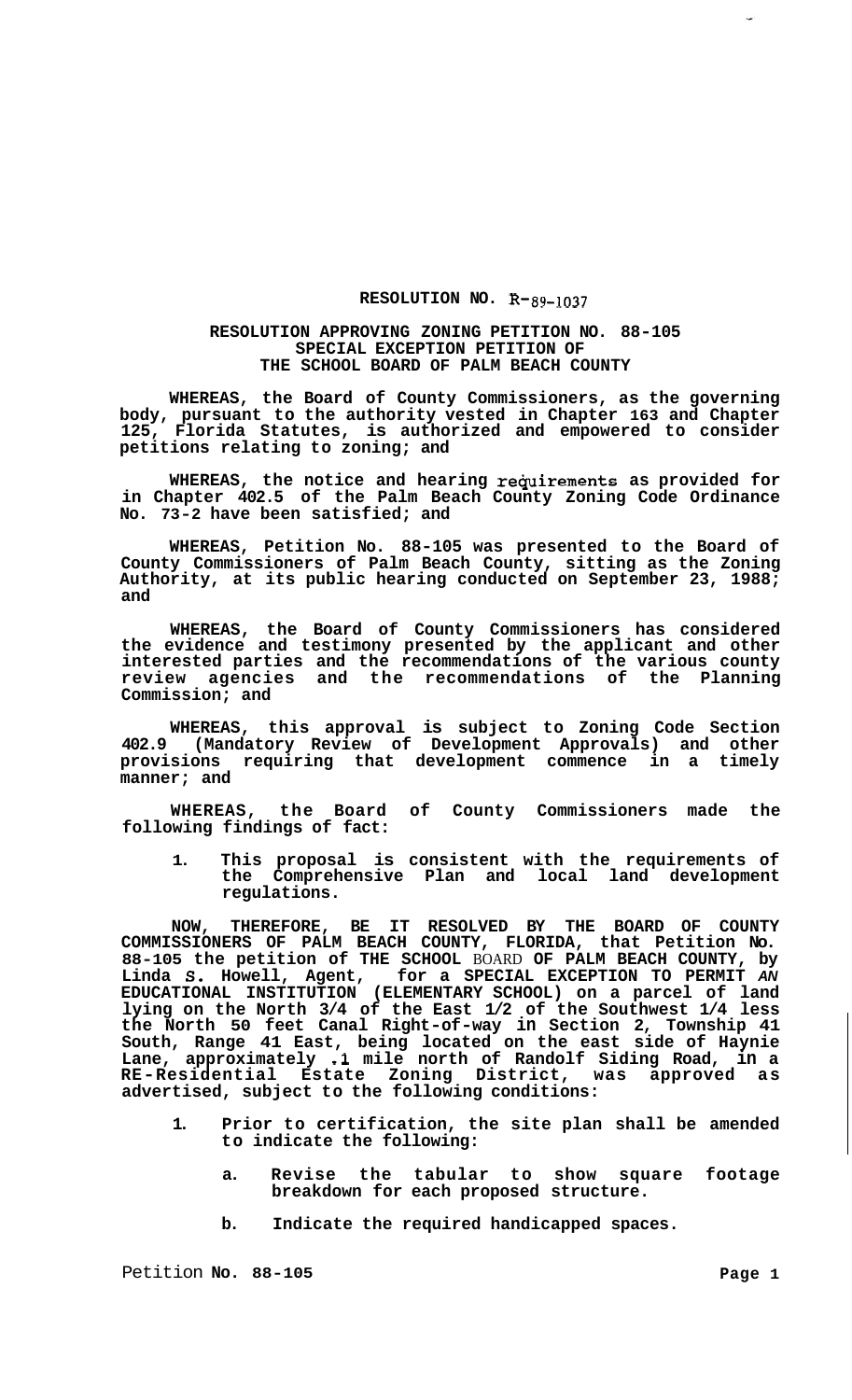- **2. Prior to issuance of a Building Permit, the petitioner shall submit a detailed vegetation analysis to the Zoning Division. The vegetation analysis shall clearly indicate those trees to be preserved and to be relocated on-site.**
- **3. Prior to site plan certification, the petitioner shall schedule a preclearing inspection which shall include representatives from the Zoning Division, the Department of Environmental Resource Management and the School Board to finalize the preservation plan.**
- **4. Prior to issuance of a Vegetation Removal Permit, the petition shall submit an aerial and site plan at the same scale. The aerial shall be marked to indicate the existing native canopy and understory vegetation. The parking lots shall be so designed so that areas of vegetation will be preserved to the greatest extent possible. At a minimum, the vegetation shown on Exhibit Number 3 shall be preserved and incorporated into the overall project design.**
- **5. The wetland area, located on the southern acreage shall remain undisturbed. Future development of the southern 35 acres shall be subject to future Board of County Commissioners' approval.**
- **6. Complete applications for a domestic wastewater treatment plant and disposal system must be submitted to the Health Department prior to site plan approval.**
- *7.*  **Complete applications for a public water supply treatment plant must be submitted to the Health Department prior to site plan approval.**
- *8.*  **The developer shall provide discharge control and treatment for the stormwater runoff in accordance with all applicable agency requirements in effect at the time of the permit application. However, at a minimum, this development shall retain onsite the stormwater runoff generated by a three (3) year-one (1) hour storm with a total rainfall of 3 inches as required by the Permit Section, Land Development Division. In the event that the subject site abuts a Department of Transportation maintained roadway, concurrent approval from the Florida Department of Transportation will also**  The drainage system shall be maintained **in an acceptable condition as approved by the County Engineer. In the event that the drainage system is not adequately maintained as determined by the County Engineer, this matter will be referred to the Code Enforcement Board for enforcement.**
- **9. The property owner shall construct Haynie Lane from 174th Court to the south property line, a 3 lane section collector street standards plus appropriate paved tapers concurrent with onsite paving and drainage**

 $\frac{1}{2}$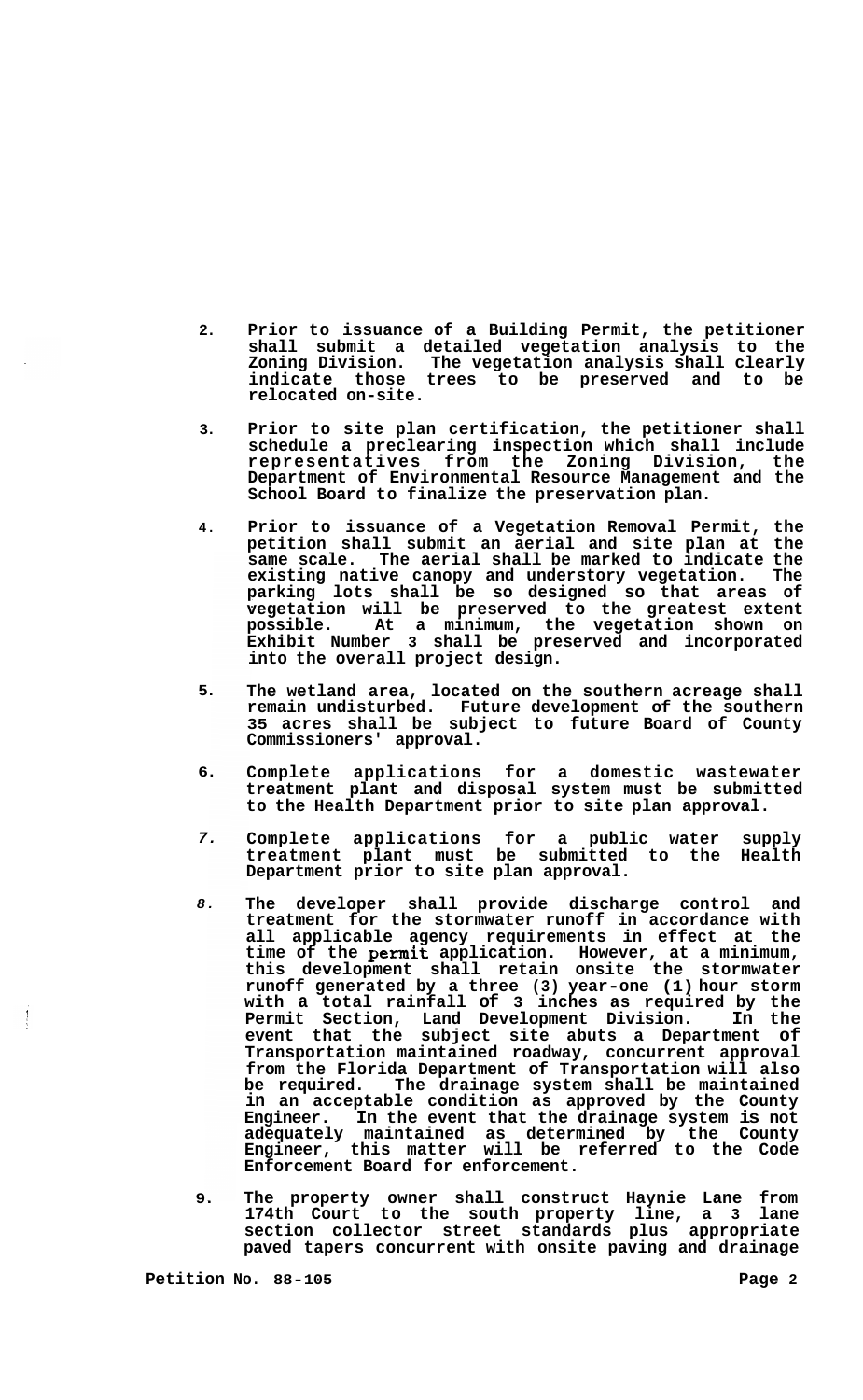**improvements. Construction shall be completed prior to the issuance of a Certificate of Occupancy.** 

- **10. The petitioner shall construct a left turn lane on Alexander Run, north approach, at 174th Court, within 120 days of the adoption of the resolution approving this project.**
- **11. The School Board shall enter into an agreement with Palm Beach County and/or South Indian River Water Control District for the paving and improvement of Haynie Lane (117 Drive North) from the southern boundary of the developed 24 plus acres to Indiantown Road in accordance with County Standards. This condition shall be of no force and effort if no satisfactory resolution for the paving and improvement of Haynie Lane (117 Drive North) as set forth above is made within six (6) months of the date of the resolution approving this petition. This condition shall not result in the delay of the development or construction of the school.**
- **12. Failure to comply with the conditions herein may result in the denial or revocation of a building permit; the issuance of a stop work order; the denial of a Certificate of Occupancy on any building or structure; or the denial or revocation of any permit or approval for any developer-owner, commercial-owner, lessee, or user of the subject property. Appeals from such action may be taken to the Palm Beach County Board of Adjustment or as otherwise provided in the Palm Beach County Zoning Code. Violations of the conditions herein shall constitute violations of the Palm Beach County Zoning Code.**
- **13. Prior to certification, the petitioner shall amend the site plan to indicate the relocation of the waste-water plant to the southwestern portion of the northern 22.5 acre section of the site**
- **14. The petitioner shall submit to the Zoning Division all graphics presented at the Board of County Commissioners hearing on September 23, 1988.**